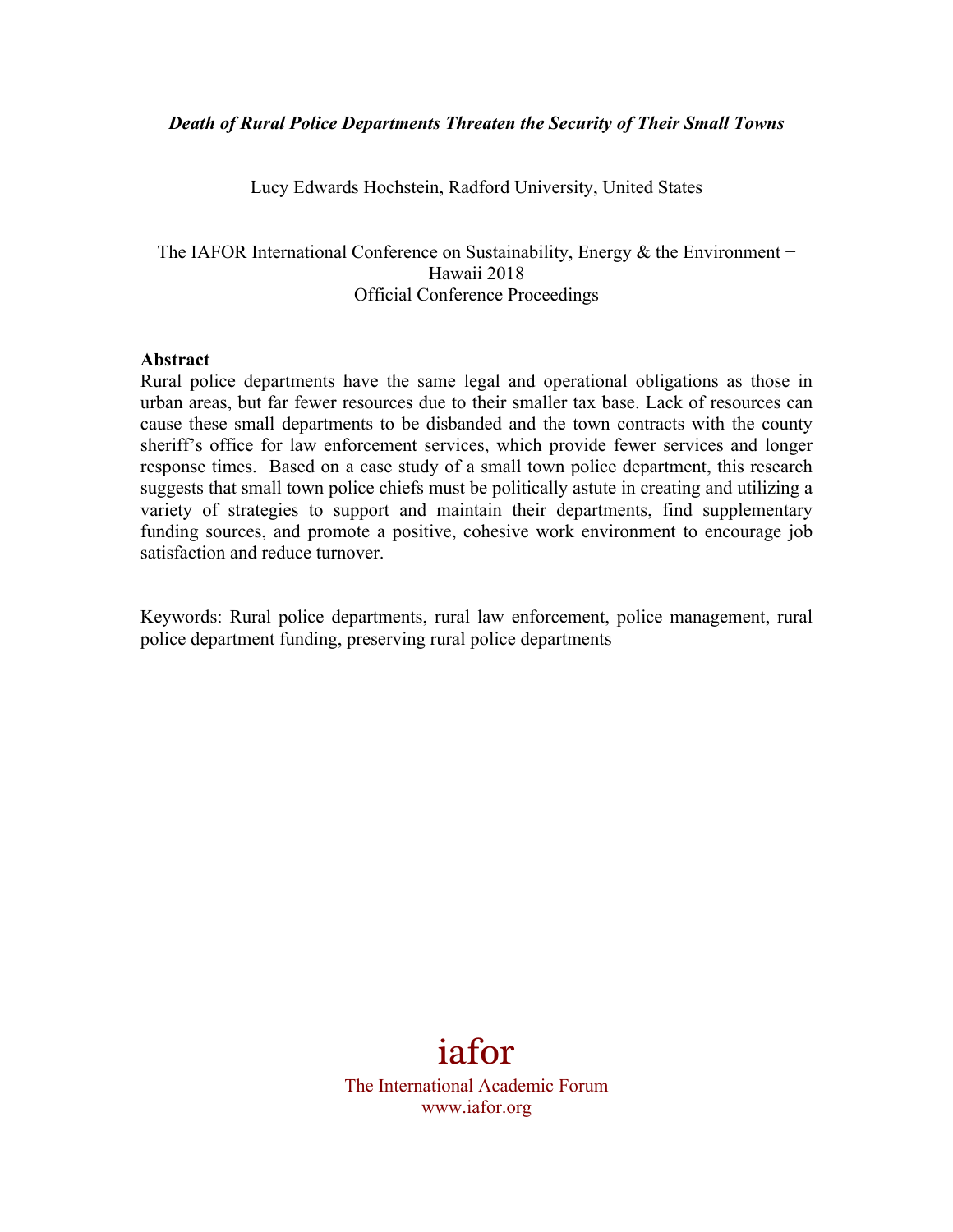#### **Introduction**

Small towns gain safety and security benefits when they have their own police department, but at great expense, so they face many challenges in maintaining their police departments. Even the smallest police departments require a large portion of a rural town's budget. The smaller the town, the lower the tax base, so the less funding is available to provide all town services. The police department competes with all other town departments for funding. If the police department receives a budget increase to buy a new car, for example, there may not be enough money that year to fix potholes or replace burned out street lights.

All police departments in a state are required to meet the same standards, have the same training, and are obligated to have minimum equipment to perform their duties, no matter the department's size. Like metropolitan departments, rural police departments must provide the personal equipment officers need to do their job, such as uniforms, belts, and guns. They must also have an office, patrol cars, evidence collection equipment, and evidence storage facilities, like all other departments. All of this is expensive to maintain.

When a small town decides they can no longer afford their police department, it is disbanded. Once a police department is disbanded, it won't be reinstated, as it is very expensive to create a police department. With no police department, the town will contract with the local county sheriff's office to provide law enforcement services. This is less expensive, but doesn't provide the same level of safety and security. Sheriff's deputies will drive through the town each shift every day, but they probably won't be there when there when an emergency happens as they will be patrolling in the county or tied up with another call for service. No deputy will be assigned full time to the town.

Data collected for an organizational assessment of a rural police department in the State of Virginia, USA, was conducted over a three month period in fall 2016 revealed a great deal about the challenges of maintaining a small town police department. This research provides an understanding of how the subject agency runs its day-to-day operations and its ability to accomplish organizational goals. The subject department has ten full time employees; one chief, one sergeant, two corporals, one investigator, four patrol officers and one office assistant. The population of the town is approximately 2,288 over 1.4 square miles (United States Census Bureau). This research addresses departmental changes that have occurred since 2009, when the current chief was promoted from lieutenant. The organizational assessment of this police department revealed that the police chief has many constraints on his budget, but also is very politically and financially innovative in stretching his budget and finding outside funding to support his department and his officers.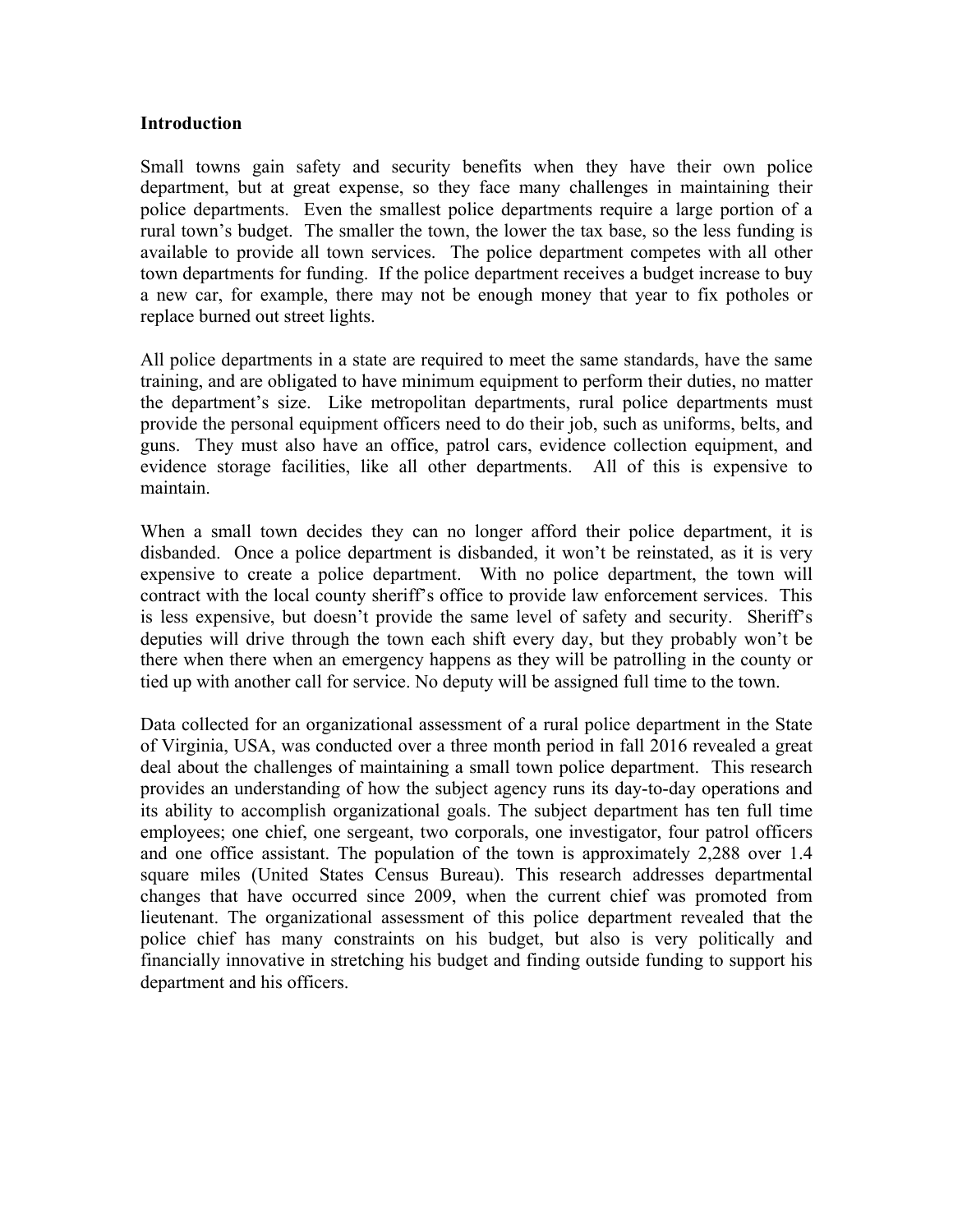## **Research Design**

Organizational assessment factors applicable to police departments used to analyze the subject rural police department were chosen based on published research (Burnet, 2015; Crank & Langworthy, 1992; Chambers, 2001; Galliher, Donavan, & Adams, 1975; Payne et al., 2005; Robbins & Judge, 2016; Sims, Ruiz, Weaver, & Harvey, 2005). Organizational factors used were: work specialization, departmentalization, chain of command, span of control, centralization/decentralization, organizational size, employee diversity, organizational goals, rate of internal organizational change, rate of external organizational change, organizational structure, organizational culture, employee group cohesiveness, employee training opportunities, employee absentee rate, employee turnover rate, and hiring process formality. Each factor was defined and measured throughout the data collection process to assess the organization according to accepted organizational assessment theory (Robbins & Judge, 2016; Morgan, 2006).

# **Data Collection**

The data for this assessment was collected from the subject police department over approximately three months from police department documents beginning when the current chief was appointed (2009-2016). The information collected was aggregate data found in the policies and procedures on file in the department. No data from interviews of the officers or other employees of the department were included in the data. If information was offered voluntarily by any member of the department, not the result of questioning nor an expression of an opinion, these data were included.

# **Assessment Factors and Findings**

#### **Work specialization**

This factor explains the key job tasks of individuals who work within the department that must be completed while on duty each day, if applicable circumstances arise. The department's work specialization was found to be low. All officers handle tasks appropriate to their rank and position within the department, but are crossed trained to accomplish all law enforcement tasks. The exception is the chief, who is crossed trained in all law enforcement tasks, but is the only officer who plans programs, directs all officers, evaluates department operations, develops an annual budget proposal, controls budgeted expenses, attends city council meetings, and serves on committees and boards of agencies related to promoting crime prevention and improving law enforcement, among other duties. The chief fills in on patrol when needed and does backup as necessary. Other officers have numerous job requirements due to the small size of the department, but are still able to effectively execute them. The administrative assistance is more than a secretary. She also does tasks that require her to go to training, which relieves officers from some tasks they would do in a larger department. The chief takes on a number of tasks that in a larger department a subordinate officer would be assigned.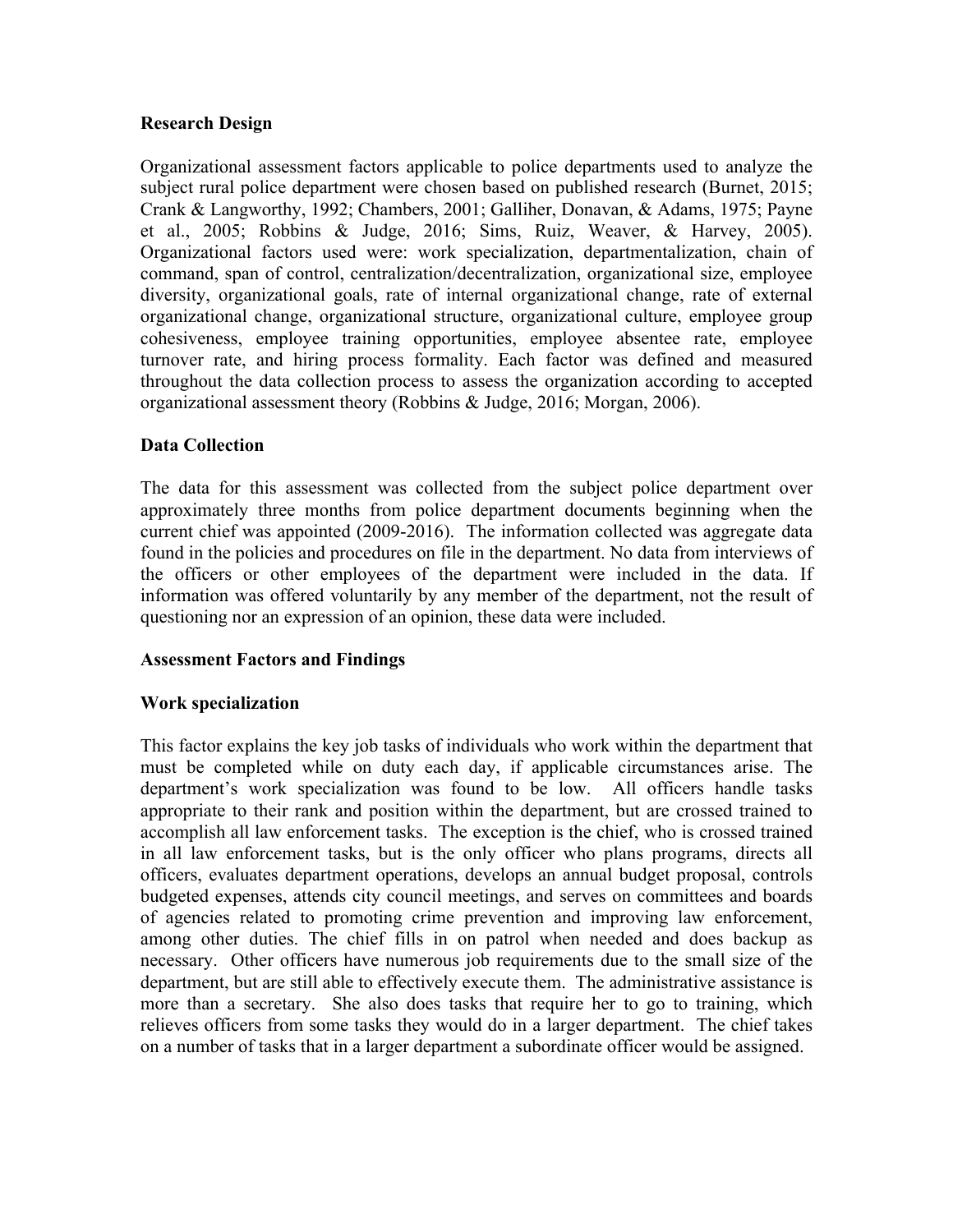## **Departmentalization**

This department was found to be departmentalized appropriate to the size of the organization (Brunett, 2015). Employees have separate duties assigned, but it is common to find different positions with similar activities. The positions are differentiated by the degree to which job duties are performed and the level of responsibility. Higher ranks have greater responsibilities. Few job functions can be grouped together due to the small number of employees.

## **Chain of command**

This variable reveals the authority and the unity of command that occurs within the police department and assesses whether it is weak or strong. The department does not follow the guidelines for the chain of command as described in the policies and procedures. Based on information volunteered by multiple members of the police department, all officers are encouraged to go straight to the chief for any problematic situations, without following the chain of command, whether he is present in the building or reached by telephone. While the lower ranking officers are aware that they are under the supervision of anyone with a higher rank than their own, the chain of command within the police department is weak, because all the members of the department go to the chief for any questions.

## **Span of control**

Span of control focuses on whether or not the chief can effectively and efficiently supervise the number of employees at the department. The span of control for this department is very narrow. Due to the small size of the department, the chief is able to maintain direct contact with all his officers and make sure all his employees understand their orders and how they are to be executed (Dias and Vaughn, 2006). The chief is able to supervise all nine of his employees, influence each officer on an individual level, and create strong relationships with his employees.

# **Centralization and decentralization**

A department is said to be decentralized when the lowest-level managers are in charge of decision-making processes, as well as, implementation processes (Robbins & Judge, 2016, p. 254). The structure of this department is as equally centralized as it is decentralized. The department is centralized in that the department's policies list and define who is responsible for making executive decisions while on duty. While centralized, the department is decentralized in the implementation of the departmental policies and procedures. There are many occasions when lower ranked officers on the scene of an accident or crime are in charge of making important decisions due to their specialized training in an area that a higher-ranked officer does not have. Sims, et al (2005) found that rural police departments are likely to be more relaxed and, thus, decentralized, as is the subject department.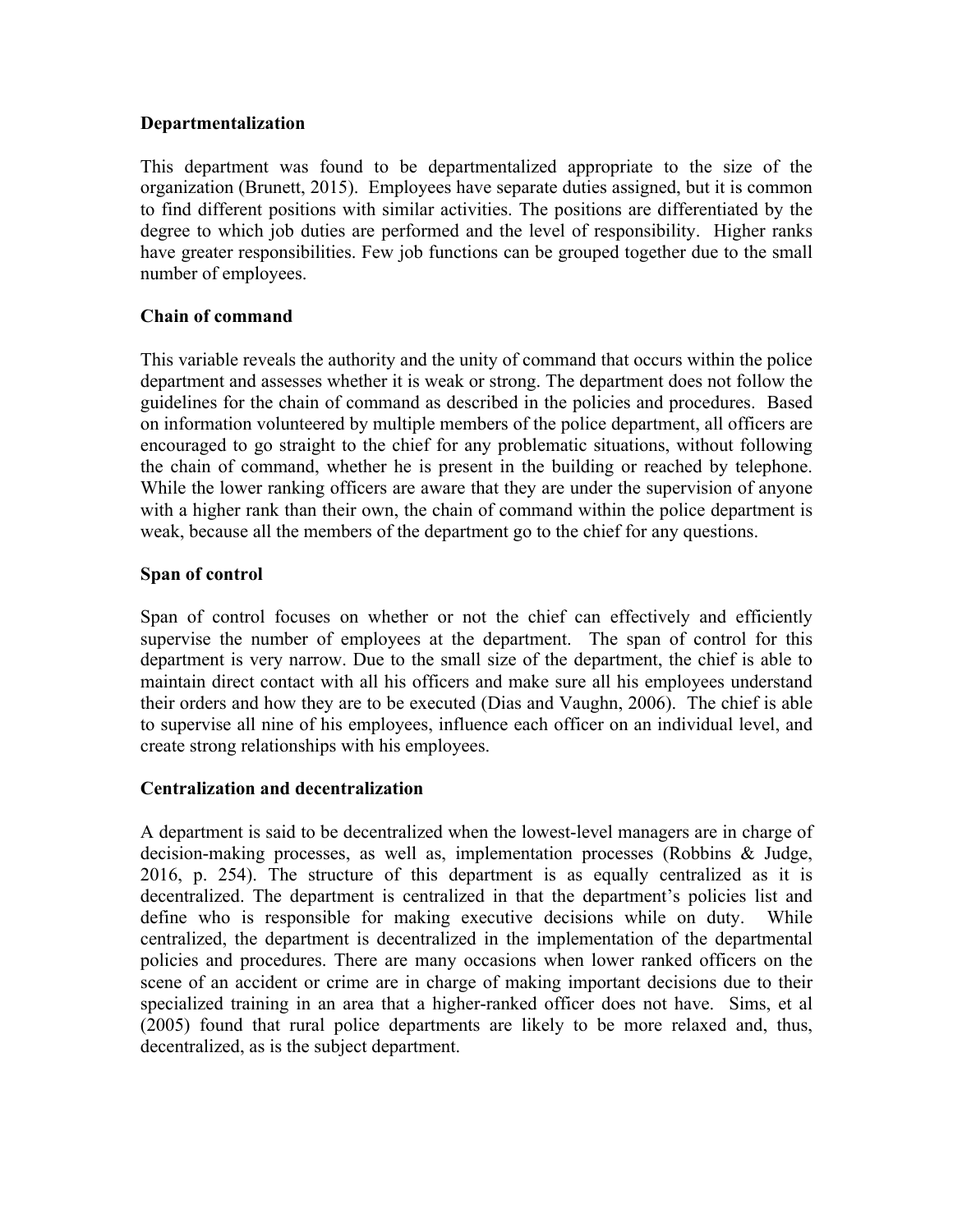# **Organizational size**

When measuring organizational size, a department is considered small when there are twenty or fewer full time employees. The organizational size of this department is small since it has less than twenty-employees. There are ten full time employees; one chief, one sergeant, two corporals, one investigator, and four patrol officers and one office assistant. The size has been consistent over the last eight years.

# **Employee diversity**

This study examines surface-level diversity, which is defined as diversity demographics, which include age, gender, race, and years of experience before joining the department (Robin & Judge, 2016). The department is in the middle diversity level, between a low and high diversity rate. The mean age of officers within the department is thirty-four. This department has had a total of sixteen males, one female officer, and one female administrative assistant over course of the past eight years. Fifteen of the sixteen men were white, one male was African American, and the two females were white. Seven employees, including the administrative assistant, had no prior experiences, two employees had between six months to two years' experience, two employees had between three and five years, and seven employees had more than six years of prior experience.

Diversity in this department has been consistent over the past eight years, probably due to the characteristics of the rural area and its distance from a large metropolitan area. The population of this town is predominately white, which is reflected in the number of white employees at the police department. Police applicants from the community typically are older, meaning there is a greater likelihood they have previous police training and years of experience. This is helpful to the department since they cannot afford to send any new employees to the police academy for initial training and is reflected in employees' years of prior experience.

# **Organizational formality**

Formality is the degree to which jobs in an organization are standardized and the policies and procedures that govern the behaviors of employees in each job position (Robbins & Judge, 2016, p. 254). This police department was found to have a high degree of formality, with detailed policies and procedures employees must follow that dictate responsibilities, task duties, and meeting the public's expectations. These polices allow employees to know what is expected of them in legal issues and in times of crisis, and professionally establish what is expected of the employees when an issue or conflict surfaces and details how to deescalate the problem.

# **Organizational goals**

Clear set organizational goals encourage employees to be motivated, productive, and satisfied with their jobs (Jung, 2014). Goals typically focus on the intentions for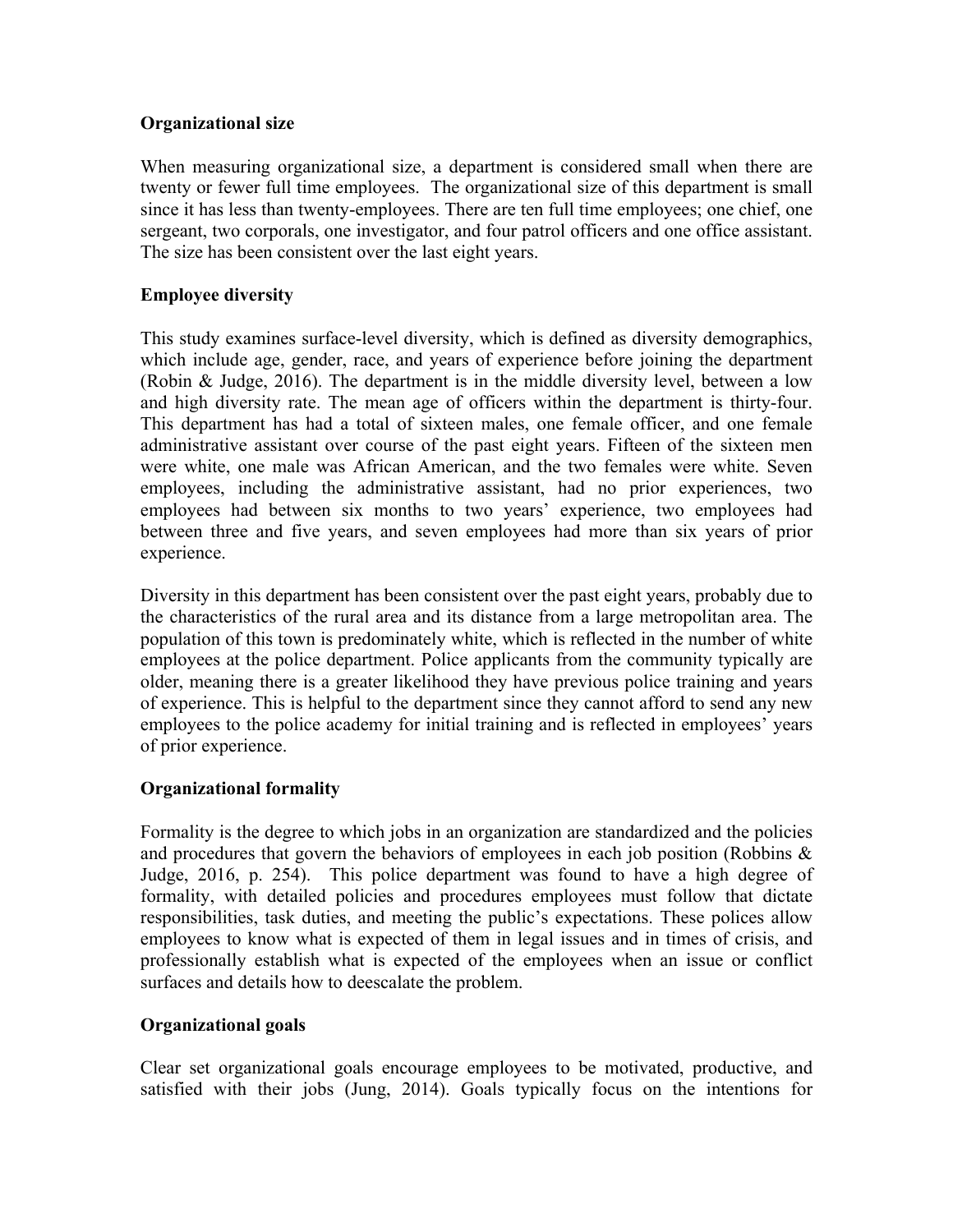operating the organization and its overall philosophy. This department was found to have a very specific set of organizational goals and clear mission statement that all employees are obligated to uphold: serving and protecting the community (Morgan, 2012). The goals of the mission statement are fully embedded in the employees' daily tasks and duties, making the organizational culture strong. The Chief of Police ensures that his employees abide by the norms established within the mission statement.

This police department's mission statement was compared to the mission statements of two rural police departments of similar size (Town of Boone, 2016; Town of Chincoteague, 2016). The subject department's mission statement shared common themes with the other two in holding their officers and employees to a high standard to ensure quality protection of the community and to provide their officers with appropriate resources to effectively do so.

# **Rate of internal and external organizational change**

Two types of change are examined here: internal and external change over the period studied. Internal change occurs within an organization and affects the policies and procedures of the organization, itself. External change occurs within an organization due to forces from outside of the organization (Robbins & Judge, 2016, p. 285).

The rate of internal organizational change has been relatively slow within this department over the eight years studied. Although some departmental policies and procedures have changed over the last eight years, few other changes were made. When the Chief was appointed to that office, he created a list of potential changes that he hoped to implement during his time as chief. None of these changes have been implemented thus far due to lack of interest from employees.

Along with the rate of internal change, the rate of external organizational change was slow within this police department, and policies and procedures have remained constant over many years. Two policies and procedures have changed over the eight years studied due to external forces. One policy was enacted by the Virginia State Legislature to establish guidelines for traffic stops, investigative stopping of vehicles, and road check procedures. The second policy also was implemented by the state in regard to eyewitness identification procedures. Another change caused by an outside organization is the yearly budget for the police department. The Town Council, with assistance from the Chief of Police, votes on and sets an annual budget determined by city funds that can be allocated to the department and what resources the department needs each year.

#### **Organizational structure**

The organizational structure of the police department represents the communication process and hierarchy of command that the department follows. Overall, the department's organizational structure is a simple structure. This simple structure gives the department the ability to be fast, flexible, inexpensive to operate, and have clear accountability to supervisors (Robbins & Judge, 2016, p. 255). The official organizational chart shows the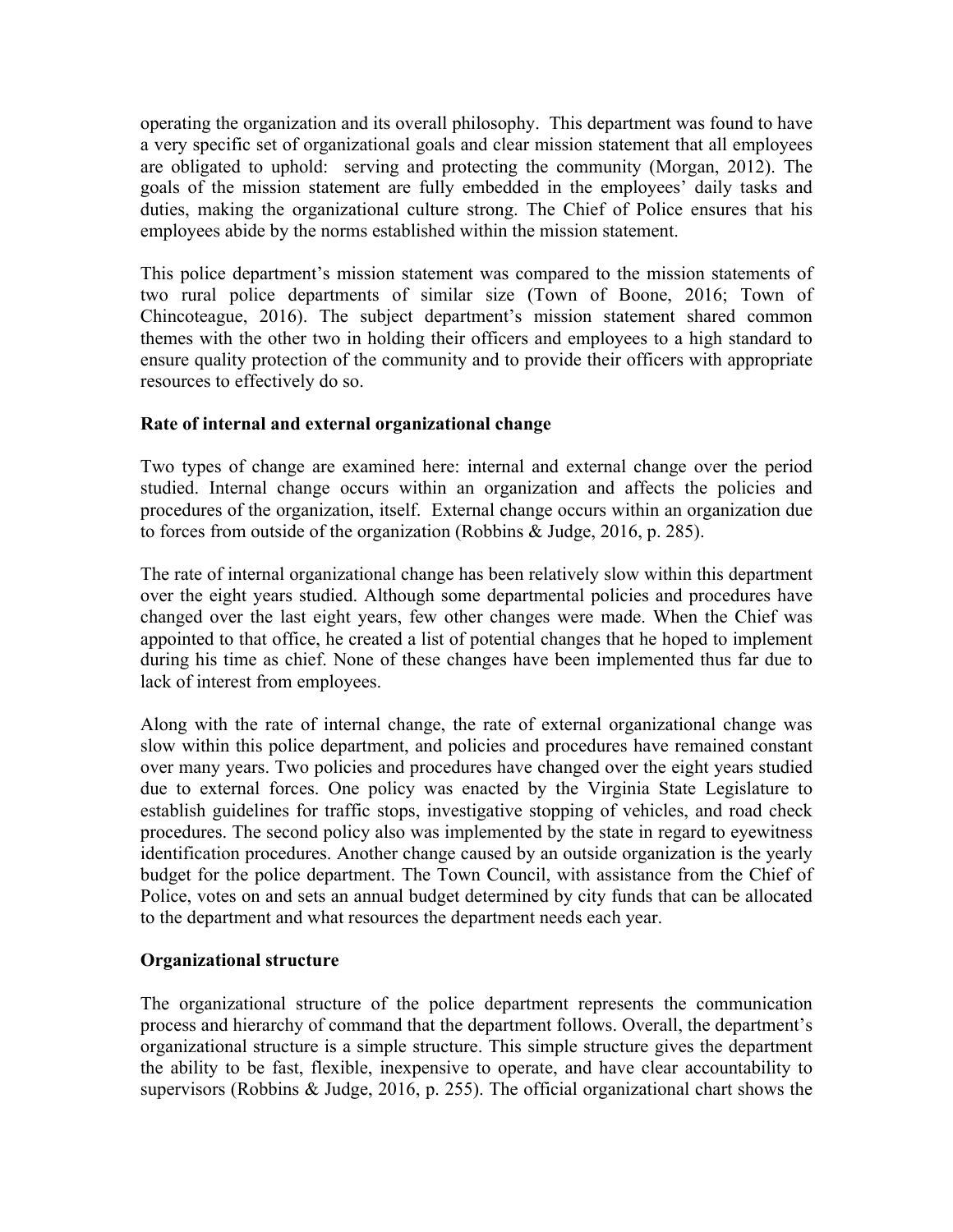chief is the head of the department and each of his subordinates must report to him through the chain of command. According to the organizational chart, patrol officers report to one of the corporals, corporals report to the sergeant, and the sergeant reports to the chief. Due to the small size of this department and the chief's preference, officers usually report to the chief instead of going through the chain of command.

# **Organizational culture**

Organizational culture is developed over years and is rooted in values shared throughout the organization. These values set the organization apart from other organizations and give the organization a sense of identity (Robbins & Judge, 2016). Low organizational culture means the culture has a negative effect on organizational goals, and a high culture has a positive effect on organizational goals. This department blends high and low organizational cultures. The formal policies outlining employee conduct suggest high organizational culture, but the informal nature of this department suggests a low organizational culture, which does not appear to negatively affect organizational goals. The low organizational culture can be seen when some senior officers have refused to complete training requested by the chief. Within informal departments, it is not uncommon for officers to view each other as co-equals (Falcone, Wells & Weisheit, 2002). Another example of this informal dynamic is the unwillingness of some officers to travel and attend training outside of the local commuting area. There are no negative repercussions if employees elect not to attend trainings. However, the data analysis shows high group cohesiveness, which reflects positively on the department's ability to support and meet their organizational goals.

The chief uses various strategies to promote group cohesiveness and employee satisfaction and stretch his constrained budget. In a department that has not seen pay raises in ten years, the chief is able to supplement his officers' pay a little. The state pays the department mileage to transport mentally ill individuals to treatment facilities, which can be hours away. Instead of adding these funds to the department's budget, the chief gives the money to the officer who transported the mentally ill person. One officer is assigned full time to the regional drug task force, so the state pays this officer's salary and benefits. This officer isn't away on task force business all the time. When she isn't, the officer performs her regular duties in the department, so the department has a free officer. Small things, that larger police departments would never do, help the department's budget. They never buy new police cars, and were thrilled recently when they are able to buy a four year old police car. One of the officers is also a mechanic and services the department's cars and does all but very major repairs.

# **Communication process**

Formal communication channels are established by the organization, while informal communication channels are established by the members and employees of the organization (Robbins & Judge, 2016). This factor was assessed based on the organizational structure of the department and volunteered information about communication processes. This department uses a very informal communication process.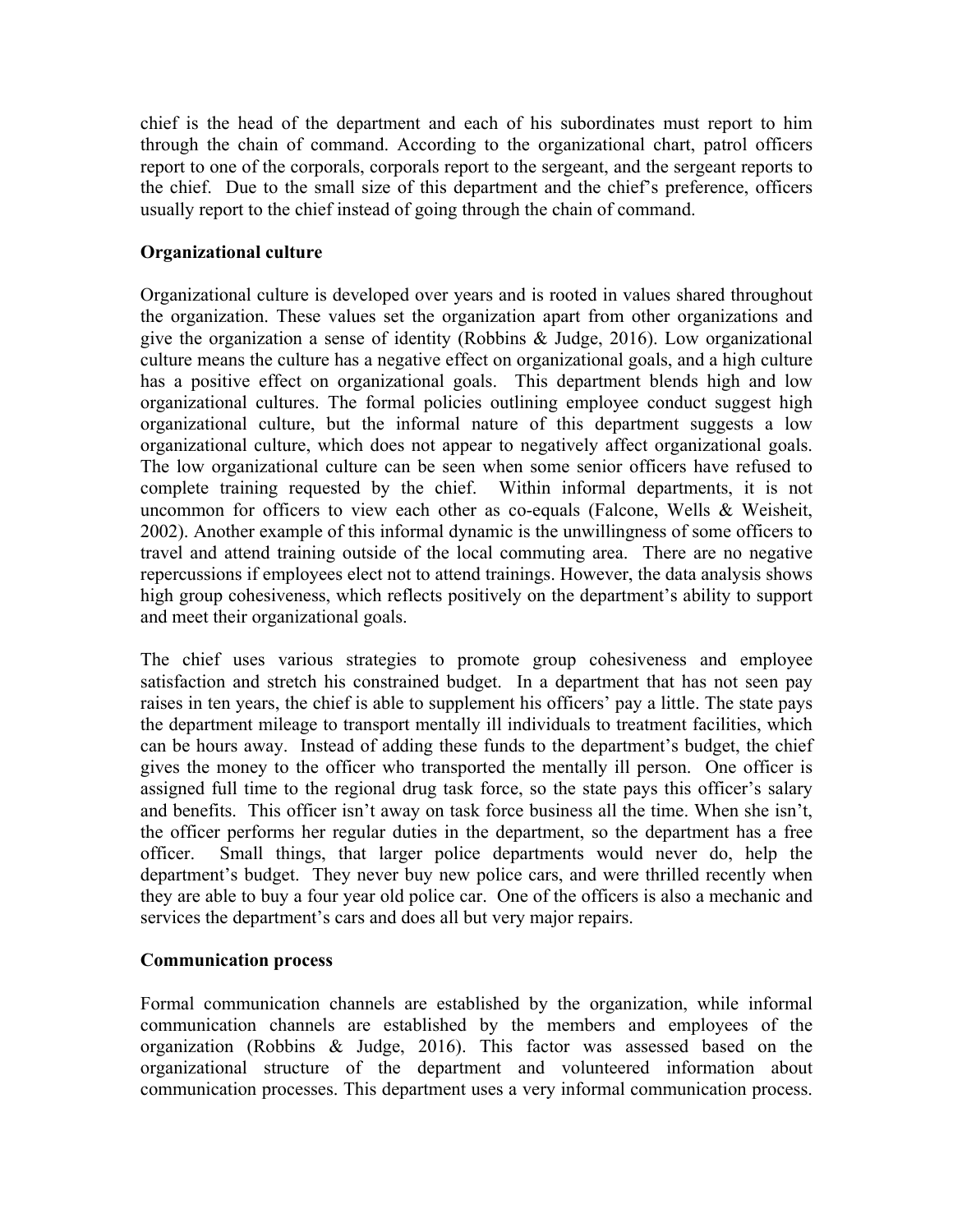The Chief maintains an open door policy and it is common for officers to approach him directly. The same system is used when the Chief communicates to his subordinates. This communication method flows informally in all directions and through multiple department levels. Robins and Judge (2016) describe this as an all-channels method, which has a high level of speed and member satisfaction, with a moderate level of accuracy. The all channels communication method is most effective when all members are able to contribute freely and no one person take a leadership, which has been demonstrated in the cross training and multiple tasks each officer performs.

## **Employee group cohesiveness**

Low or high level of employee group cohesiveness effects how well an organization is able to achieve its goals over time. The employee group cohesiveness of this department was found to be very high, due to the size of the department and the likelihood of close relationships developing. Department policies and procedures detail expectations of how employees should act and conduct themselves within the department and out in the field. Based on information volunteered by members of the department, there are strong relationships among the employees and a high level of camaraderie. Research shows that smaller departments tend to be more cohesive compared to larger departments (Robbins & Judge, 2016, p. 151). Information voluntarily provided indicates there is a high level of trust within the department, and thus a high level of employee group cohesiveness.

## **Management feedback to employees**

Management feedback to employees is measured as high or low, with low representing little or no formalized performance feedback for employees and high a formal and scheduled management feedback process. In addition, policies regarding disciplinary procedures and internal investigations indicate high or low management feedback formality. There is no formal feedback in this department; all feedback given by the Chief to subordinates is informal in nature and on an irregular basis. There has not been a formal performance evaluation process in place at the department in over fifteen years. The reasoning is that without pay incentives associated with positive evaluations performance evaluations are unnecessary. Formal performance evaluations are limited to disciplinary actions and internal investigations, which are set out in department policies.

#### **Employee training opportunities**

All police departments in a state, no matter their size, have the same legal and operational requirements. New officers must complete the police academy as their basic training requirement, which can last as long as six months, depending on the state, six months that the officer is paid but not working in the department. Each department pays for the training academy. Every two years all officers must take continuing education courses paid for by each department. When officers are at the training courses they are not working in their departments and their shifts must be covered by the other officers. Employees can receive training to improve their skill sets as an officer, or be trained to be an instructor to train others (Lee, McNamara, Pitt-Catsouphes, & Lee, 2014, p. 205).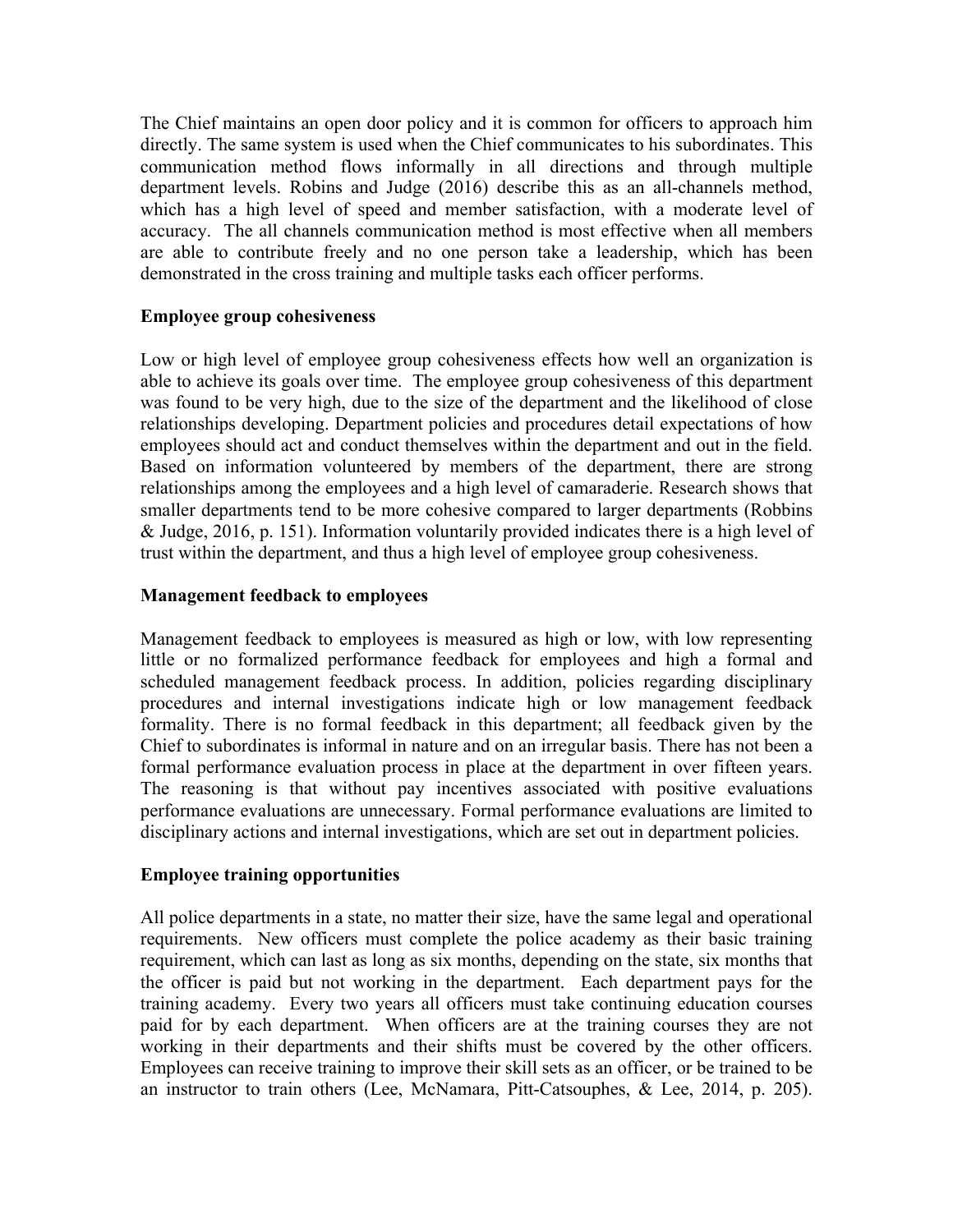These programs are designed to supplement the basic recruit, refresher, advanced, and specialist training offered in local police academies. This department provides in-service trainings to all employees, including the administrative assistant. The in-service trainings are offered at a local criminal justice training academy. Some officers attend training in other state locations. Training opportunities meet or exceed state requirements.

## **Employee absentee rate**

The department accrued 133 absences from 2009-2016. These numbers account for both full shift and partial shift absences. Twenty-one of these are attributed to major medical procedures or injuries. Partial missed shifts accounted for the highest number at fifty total absences. Employees are allowed up to two hours for wellness visits to family doctors. Officers can switch and trade shifts to cover sick days, or other excusable absences. Although twenty-one of the absences in these data can be explained through surgeries or other noted medical procedures, there was little to indicate that employees were missing days to purposefully avoid work as few of the unexplained days coincided with weekends, or days off. Robbins and Judge (2016) suggest a moderate to weak negative relationship between absenteeism and job satisfaction. These data suggest a moderate to high level of job satisfaction, as employees are not leaving for other employment.

#### **Employee turnover rate**

Turnover rates are important in understanding employee job satisfaction, because employee turnover has a stronger relationship to job satisfaction than absenteeism (Robbins & Judge, 2016). Turnover rates were measured by aggregate data from the department based on employee histories. Turnover rates were found to be relatively low. Since 2009, ten officers have left the department either through resignation, termination, or retirement. Of these, two retired, four resigned from law enforcement entirely, three left for a larger agency, but returned a few years later. Since 2009, the department has hired ten officers and four are still with the agency.

# **Hiring process formality**

The police department's hiring process includes the recruitment process, background investigation, writing sample, formal interviews, and other strategies used prior to hiring a new police officer and is rated as highly formal, because every step of the process is carried out as listed in departmental policies and procedures. An extensive background investigation is conducted for all applicants, including the applicant's employment history, neighborhood and personal reference check, criminal incident/ arrest history, and any court records. The most qualified applicants receive a formal interview with the chief and sergeant(s). The hiring process takes two to three months before the interview process begins.

In eight years, the department has not altered the hiring process. The chief seeks to hire candidates who have already completed the academy training, eliminating the need for expensive tests such as polygraphs, psychological examinations, physical tests, and six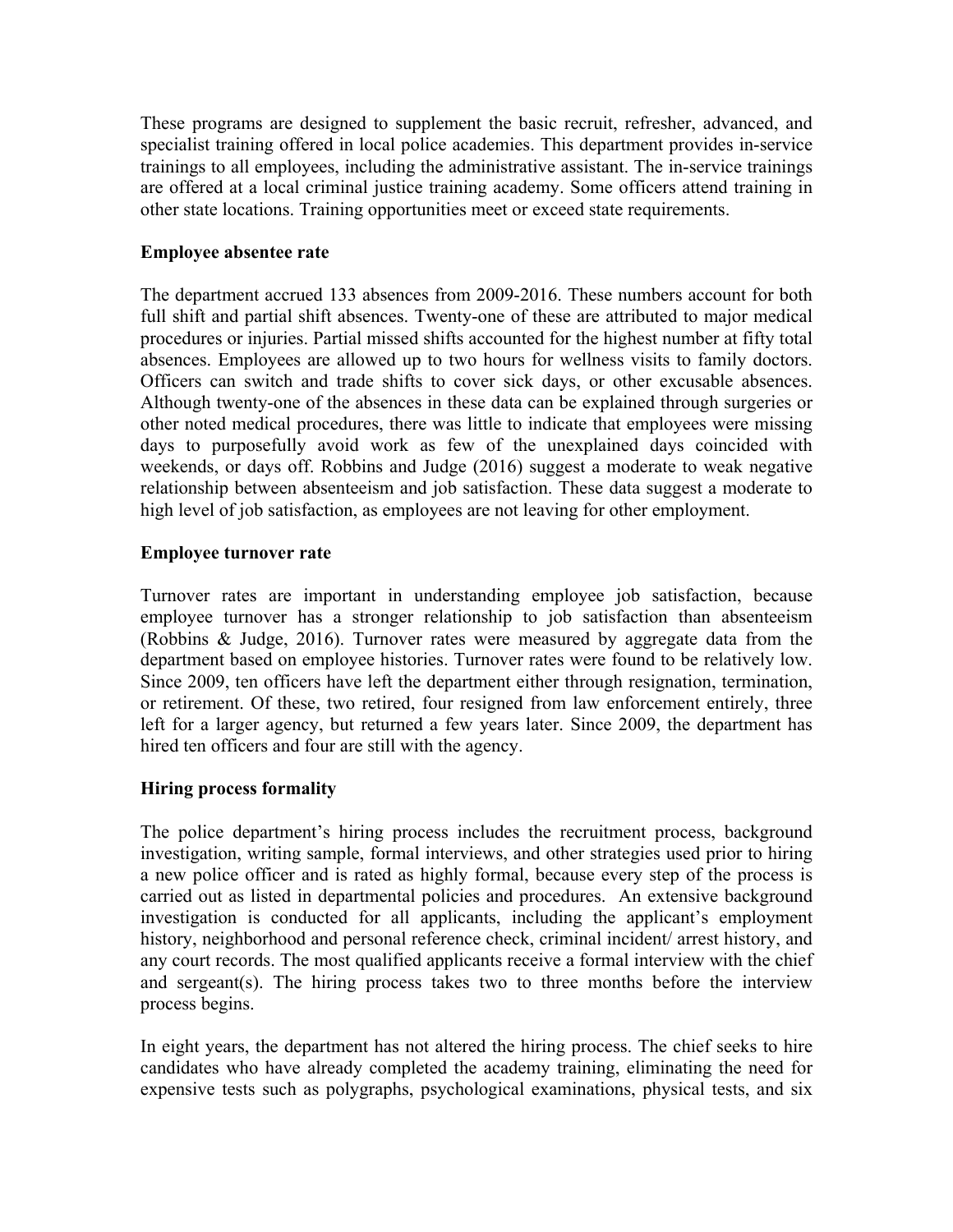months away from the department to attend the police training academy. Thus, he is hires those who have been officers in other departments and resigned or were let go. The chief is very careful when hiring to make sure an individual is a good fit in his department and also not a bad officer who was previously fired for significant reasons. Only one person terminated for cause during the research period.

## **Conclusion**

The Chief of Police in this small, rural southeastern United States agency has accomplished many of his goals during his tenure as department leader and has demonstrated innovation politically and financially in maintaining his department. The department effectively meets the state requirements, as well as, the town's required codes. The town is small and in a rural area so the police department is small. The smallness of the town and its associated small tax base provide the police department with a very restricted budget. However, the constrained budget has not prevented the department from meeting state and town requirements and accomplishing its law enforcement duties and organizational goals.

The chief supervises all employees efficiently and uses effective leadership styles to protect and serve the community. The smallness of the department helps maintain strong group cohesiveness and a resulting low employee turnover. Low turnover reduces strain on the department's budget, because the hiring process and overtime pay to fill in missing shifts is expensive. All police department members wear "many hats" that sometimes overlap, but each officer has certain tasks they must successfully accomplish. This variety encourages employee satisfaction even without pay raises for many years. The chief does provide random small amounts of money to officers who drive mentally ill citizens to treatment centers rather than adding these funds to the department's budget. Thus, we see that for a small town police department to survive, the chief has to be politically astute and innovative is finding external funding and motivating employees. The department's officers must be willing to work for low pay without raises, even cost of living raises, unless they are promoted. Hiring officers who are a good fit for the department, who want to be police officers in a rural small town, who understand the working conditions, go a long way toward reducing turnover and protecting the department's budget. The chief and his officers have demonstrated their commitment to preserving their department and this small town's safety and security.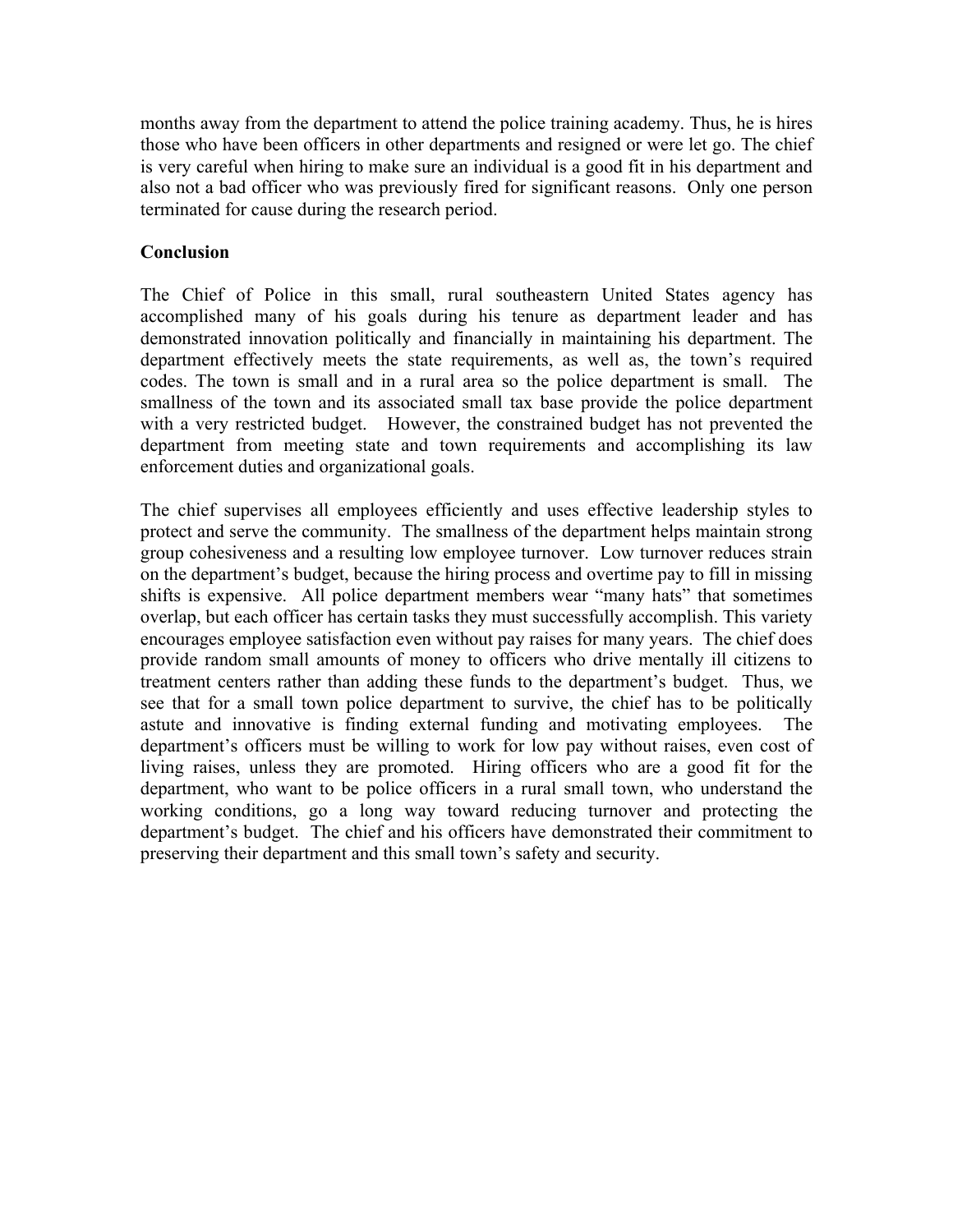#### **References**

Brunet, J. R. (2015). Goodbye Mayberry: The Curious Demise of Rural Police Departments in North Carolina. *Administration & Society, 47*(3), 320-337.

Chambers, C. L. (2001). Police discretion in a small town. Police *Practice and Research*, *2*(4), 421– 446.

Crank, J.P., & Langworthy, R. (1992). An institutional Perspective of Policing. *Journal of Research in Crime and Delinquency, 3*(2), 338-363.

Dias, C. F., & Vaughn, M. S. (2006). Bureaucracy, managerial disorganization, and administrative breakdown in criminal justice agencies. *Journal of Criminal Justice*, *34*(5). 543-555.

Falcone, D. N., Wells, L. E., and Weisheit, R. A. (2002). The small-town police department. *Policing: An International Journal of Police Strategies & Management, 25(*2), 371-384.

Galliher, J., Donavan, P., & Adams, D. (1975). Small-town police: Troubles, tasks, and publics. *Journal of Police Science and Administration*, *3*(1), 19–28.

Jung, C.S. (2014) Organizational goal ambiguity and job satisfaction in the public sector. *Journal of Public Administration Research and Theory*, *24*(4), 955-981.

Lee, H., McNamara, T. K., Pitt-Catsouphes, M., & Lee, J. (2014). Opportunities to improve skills and to teach and train others: Employee outcomes in the United States and Japan. *International Journal of Training and Development*, *18*(3), 204-222.

Morgan, G. (2012). *Images of Organization.* Thousand Oaks, CA: SAGE Publications.

Payne, B. K., Berg, B. L., and Sun, I. Y. (2005). Policing in small town America: Dogs, drunks, disorder, and dysfunction. *Journal of Criminal Justice, 33*(1), 31-41.

Robbins, S. P. & Judge, T. A. (2016). *Essentials of Organizational Behavior.* Boston: Pearson Education, Inc.

Sims, B., Ruiz, J., Weaver, G., & Harvey, W. (2005). Police perceptions of their working environment: Surveying the small department. *International Journal of Police Science & Management, 7*(4), 245-263.

The United States Census Bureau (2013) Dublin Virginia Population. Retrieved from: http://www.census.gov/popest/about/terms.html